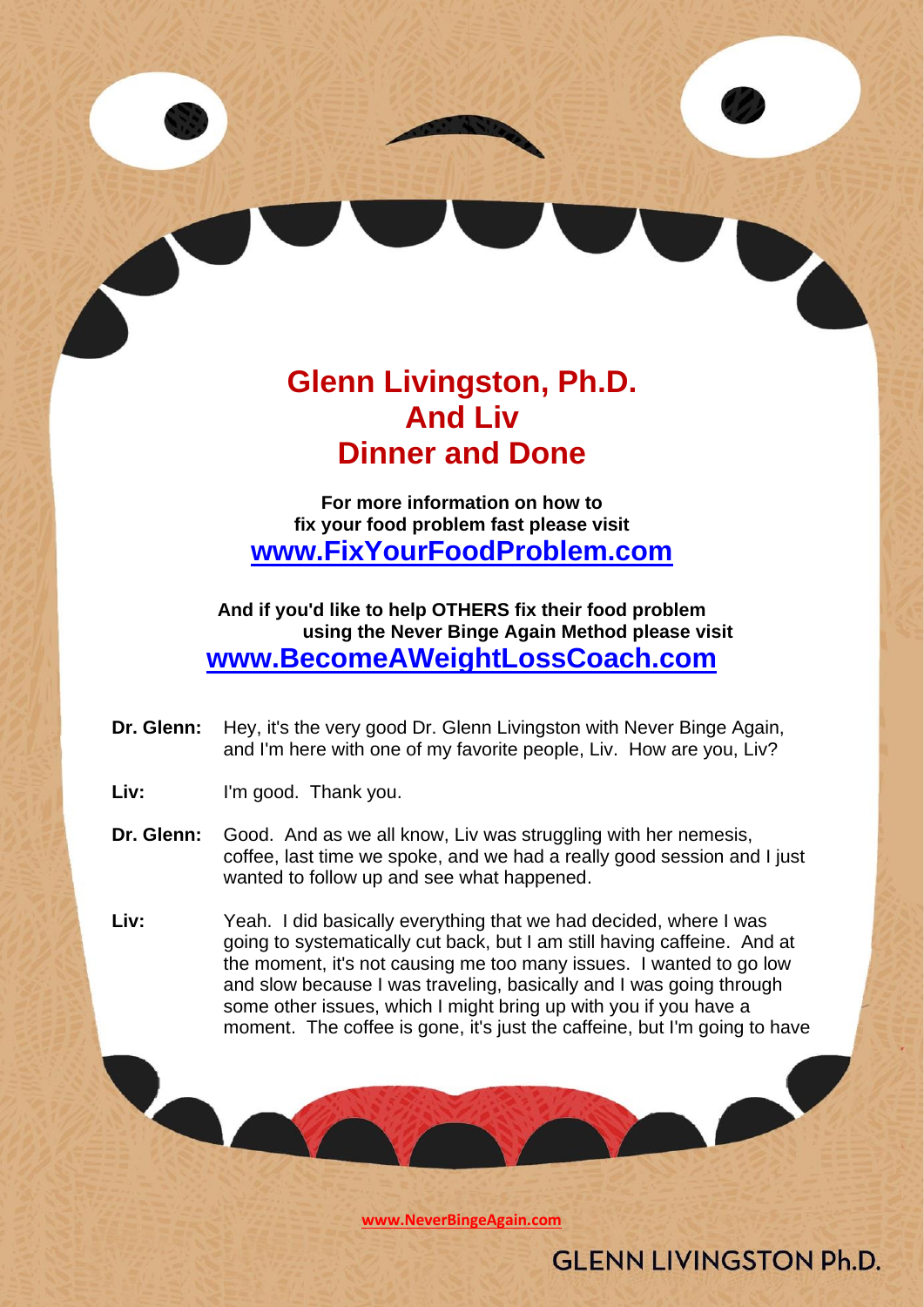a plan. And I don't feel bad or I don't feel guilty. It's all working out perfectly.

- **Dr. Glenn:** If you want to say those things in the positive, what do you feel?
- Liv: I feel in control and I feel that it's a very factual objective plan that I have. For me, the pig slop is the ambiguity and loves the guilt and the shame and none of that is there. So I've basically made a longer-term plan to get off caffeine.
- **Dr. Glenn:** Good. And you feel confident and proud and eager to go forward.
- Liv: I do. I had to be honest with myself that just quitting would just cause me to have too much sadness and it would just be too hard. Yeah.
- **Dr. Glenn:** It's okay. You know yourself, you know your lifestyle, you know your body.
- Liv: Right. My life is way too busy right now to be like in bed with a coffee hangover or a caffeine hangover.
- **Dr. Glenn:** And, Liv, all anybody has to do from the outside is look at your progress over the last year and a half or so. Or you're adding things, maybe stumbling a little bit. Adding more things, stumbling a little bit, but I think you're light years from where you were two years ago, aren't you?
- **Liv:** Yes. Absolutely, like 110 percent. So I actually wanted to bring this up because when I was traveling this last week and on vacation, and I've only traveled twice doing the Never Binge Again mythology and one of them was moving across the country. This time I was going on

**[www.NeverBingeAgain.com](http://www.neverbingeagain.com/)**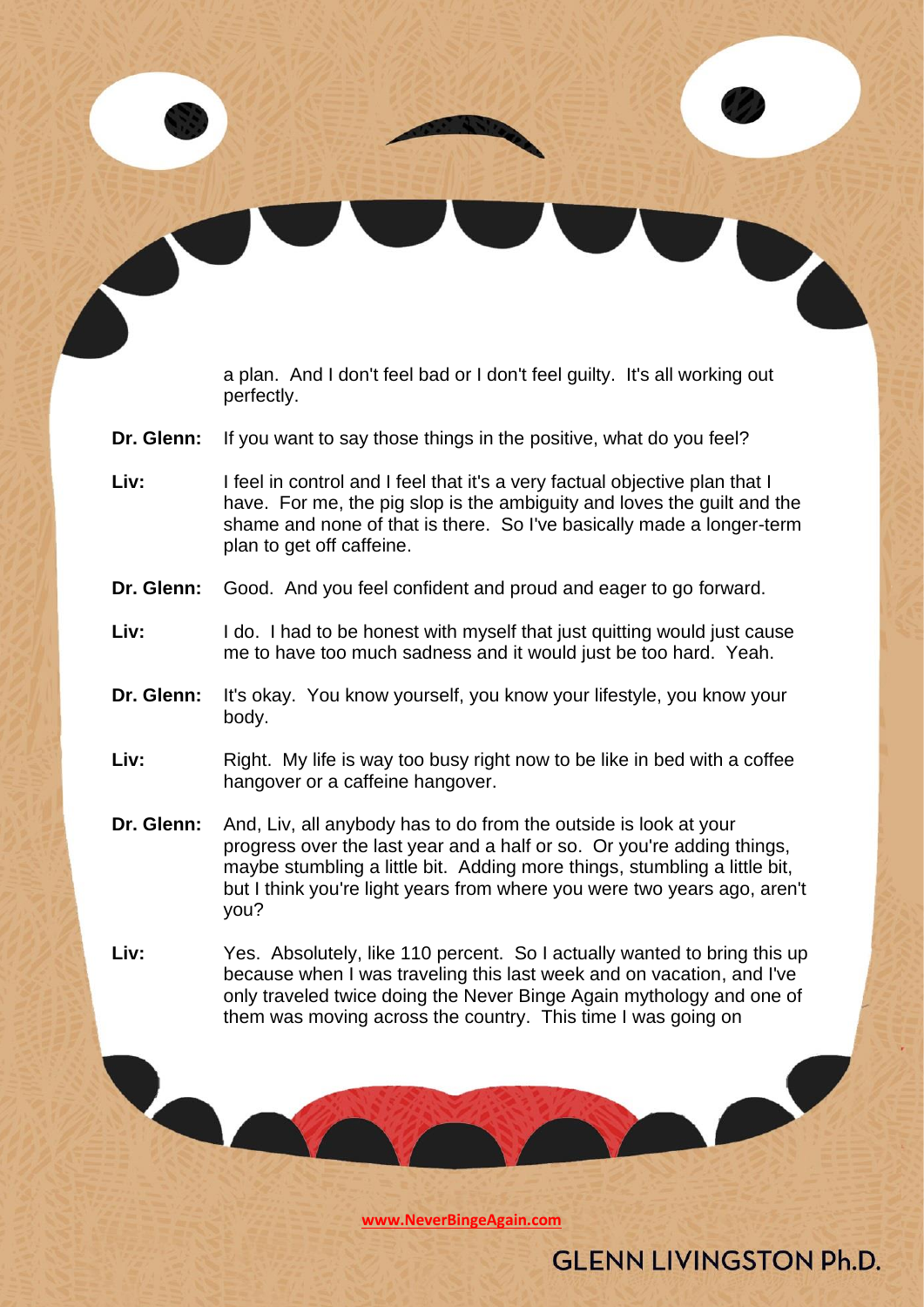vacation and I had not appropriately planned. And I had a really massive binge, which was new for me 'cause it's been a while. I guess why I'm bringing this up is that I wanted to stress the importance of having a plan of action when you're traveling. It was just like another lesson for me to go through. So that's been kind of my progress, is like falling a little bit and then learning something amazing and then not having issues with it again.

**Dr. Glenn:** That's fabulous. It's so true that when you install a new behavior, often that behavior is contextually browned. So you're installing that new behavior at home in your home routines, when you go to the store at home, you know where everything is located in the aisle. I could tell you, for me personally, I eat seaweed, raw Nori seaweed and raw kelp to help me with a mineral imbalance that I really can't get elsewhere in my diet. And when I don't have that seaweed, I have uncomfortable cravings. My body is not getting what it needs. I know in the Whole Foods in Fort Lauderdale that seaweed is in aisle one. I know exactly where to walk in and get it. It takes all of 30 seconds to run and get it and I'm done, right?

> If I'd go to a Whole Foods someplace else or any other store someplace, I don't know where the seaweed is. It's a different context. I have to take the time ahead of time to research that and have to know that I can't just plan 30 seconds to run in and out of the store. I probably need 10 or 15 minutes. I'm going to have to talk to the store manager. And that's just one example of the things that are different when you're in a different context. But then once you have that routine in place, once you have a little checklist for, okay, when I travel, I might want to call ahead and talk to the store manager. I might want to leave 20 minutes or half an hour to find the things that I need. I might want to leave some time to research different restaurants and everything.

> > **[www.NeverBingeAgain.com](http://www.neverbingeagain.com/)**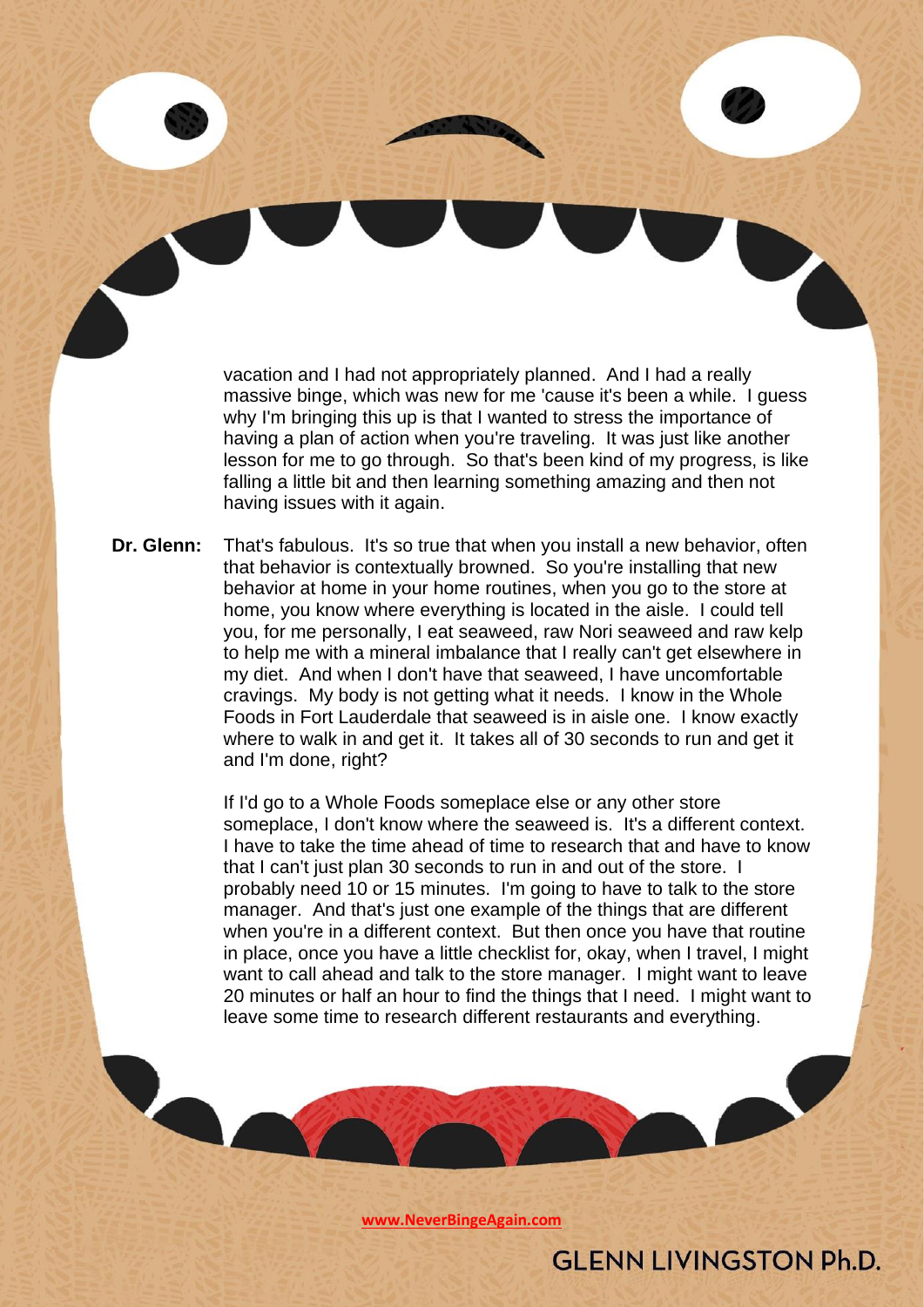Then you've got that checklist and then that behavior is contextual for travel and then you're okay when you travel. And then something else comes up until the pig say, "Well, there's going to be millions things that come up," but they're not. It's maybe half a dozen. It's traveling, it's restaurants, it's holidays, it's vacations, it's family. That's about it.

- **Liv:** Yeah. And like a lot of new squeals came up when I was on vacation because it was a new environment. The pig was like, "Oh, but you're on vacation. When you get home, you can rein it in," and those kinds of things. I had to deal with new squeals. I had to deal with an environment that I wasn't sure of. And so, the next time I've made a plan of action, like I'm going to pack my own food a little bit. And there was also some social things that I was just dealing with like in the sense of, I'm the weirdo who doesn't want to eat the butter and bread or like the fried things is everywhere. So I wasn't ready to combat those emotions and those squeals, but now, I am.
- **Dr. Glenn:** Liv, you know what I find? At first, people react as if it's weird and then they get kind of happy about it. You mean it's really possible to do that? I don't have to do that at a restaurant?
- **Liv:** Yeah, it's like a relief.
- **Dr. Glenn:** Yeah. They feel inspired and they think maybe they'll eat more like I do and then they want to encourage me and support me, most people.
- **Liv:** Yeah. And part of it too, I was thinking, "Oh, gosh, my poor husband, he has to deal with this wife who's different around food and doesn't want to eat what everybody else wants to eat." But he was like, "No, I like when you're on it because you are so much more engaged and present and not dealing with the emotional attachments of the pig and

**[www.NeverBingeAgain.com](http://www.neverbingeagain.com/)**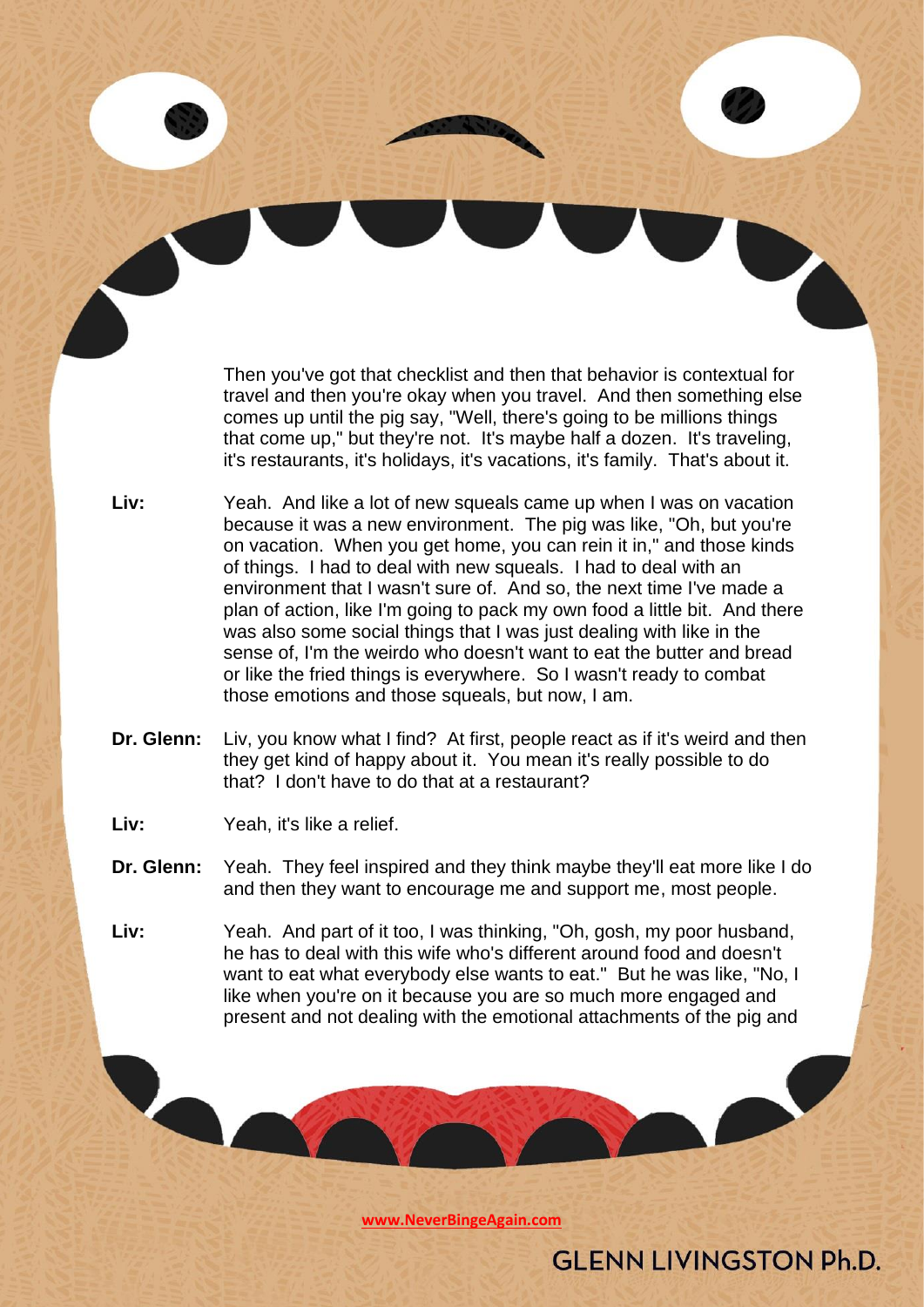the binge and all that kind of stuff." It's good to see his perspective as well of my plan. And when I'm on it, how much better it makes everything else.

- **Dr. Glenn:** Oh, he's really lucky that you're on it.
- **Liv:** Yeah. Yeah.
- **Dr. Glenn:** I think he really is. It's the pig squealing that says, "Your poor husband, you're going to make him suffer." He's really lucky. You're pretty younger and you're like in the 20 still.
- **Liv:** No, God. No, I'm like 35, but thanks.
- **Dr. Glenn:** Oh, you're an old lady. You're going to die soon. Well, as you start to enter your second half of life, you don't really have the option to abuse your body the way you do in the first half of your life. I imagine, eventually, your husband will see the transformation in you since like you're starting to and know that it's possible and maybe you'll save him. Maybe he'll really be able to be alive and more present for himself.
- **Liv:** Yeah, definitely that's the hope and I think it's getting there. So I just want to say, overall, even when I have stumbled, I have learned amazing things and how my plan and the whole Never Binge Again methodology is bringing positivity into my life in so many ways. So I'm super positive. Thank you.
- **Dr. Glenn:** Well, thanks for cheerleading the cause, man.
- Liv: I'm over here in the corner cheerleading.

**[www.NeverBingeAgain.com](http://www.neverbingeagain.com/)**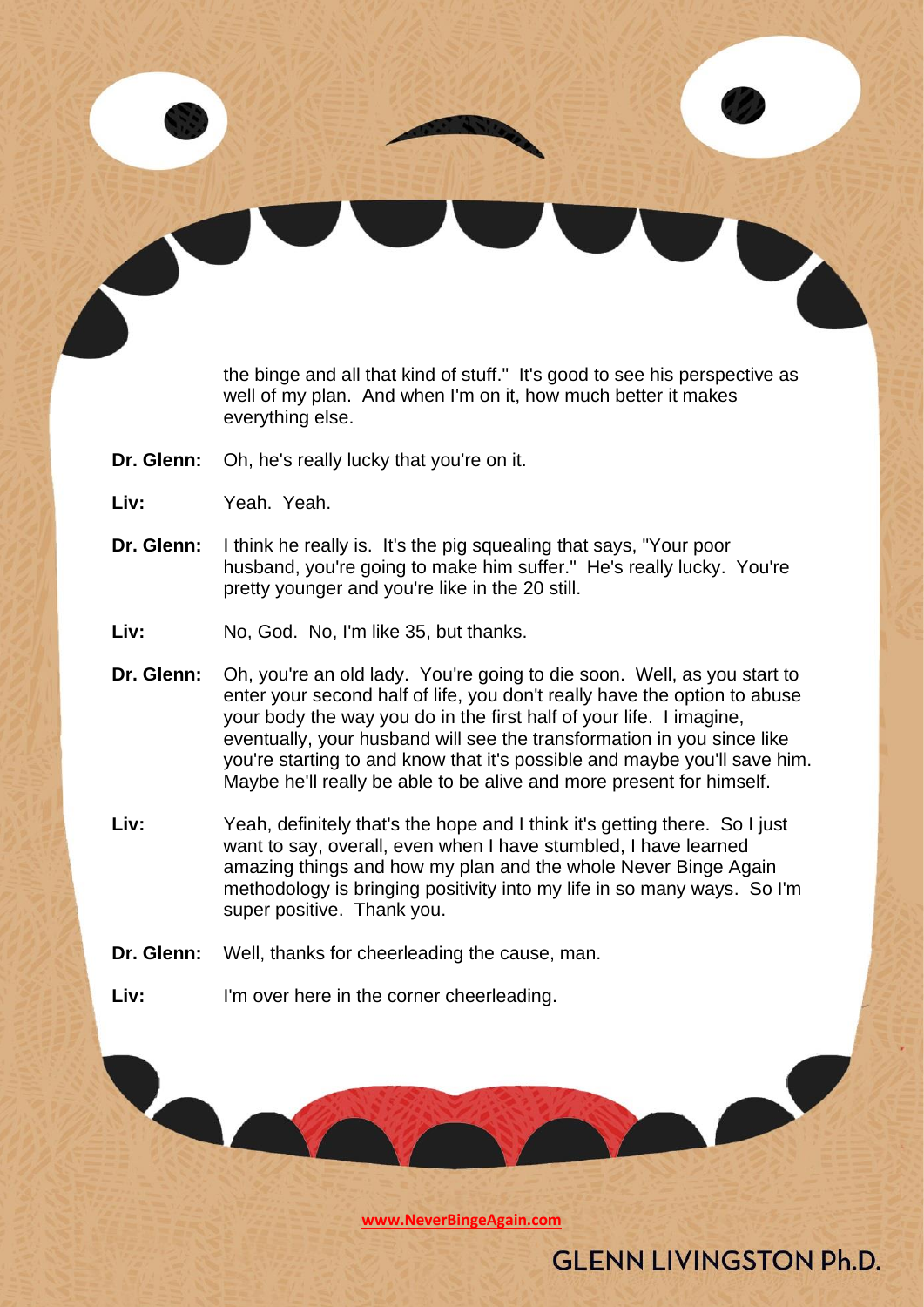**Dr. Glenn:** How can I help?

- **Liv:** Well, I think I'm good. Honestly, I just wanted to kind of check in with you and just let you know. Is there anything that I can explain to you that would help anybody?
- **Dr. Glenn:** Let's see. You could talk to me a little bit more about any experience you've had with nighttime binges. We're working on that pretty hard right now or about what it's like trying to feed your kids healthy and teach them to eat healthy.
- **Liv:** Okay. Those are two great ones. So the nighttime one, I definitely have struggled with. Like sometimes I have to teach yoga at night. I have a motto and it's, "Dinner and done," and that's what I always say. That's my rule basically, dinner and done. It's very, very important because often when I eat after dinner, it's always out of exhaustion or emotional comfort, right? So I can know rationally that anytime I'm reaching for something after dinner, that is the reason. And if I feel a growl in my stomach, if it's not so bad, I tend to just go to bed because I know that there's a much bigger propensity for me to binge if I try to feed myself. And I won't starve. I'm in a country that has food all over the place. I am not starving, so I can wake up the next morning and eat a bigger breakfast because I will be in more control.

**Dr. Glenn:** And you don't wake up as a big pile of bones?

s

**Liv:** No. Never have. And I mean, my weight is good and I have energy. So going to bed hungry is honestly not the worst thing in the world unless you can't sleep. But even then, if I couldn't sleep, I'd wake up and make myself some tea with a little almond milk just for something

**[www.NeverBingeAgain.com](http://www.neverbingeagain.com/)**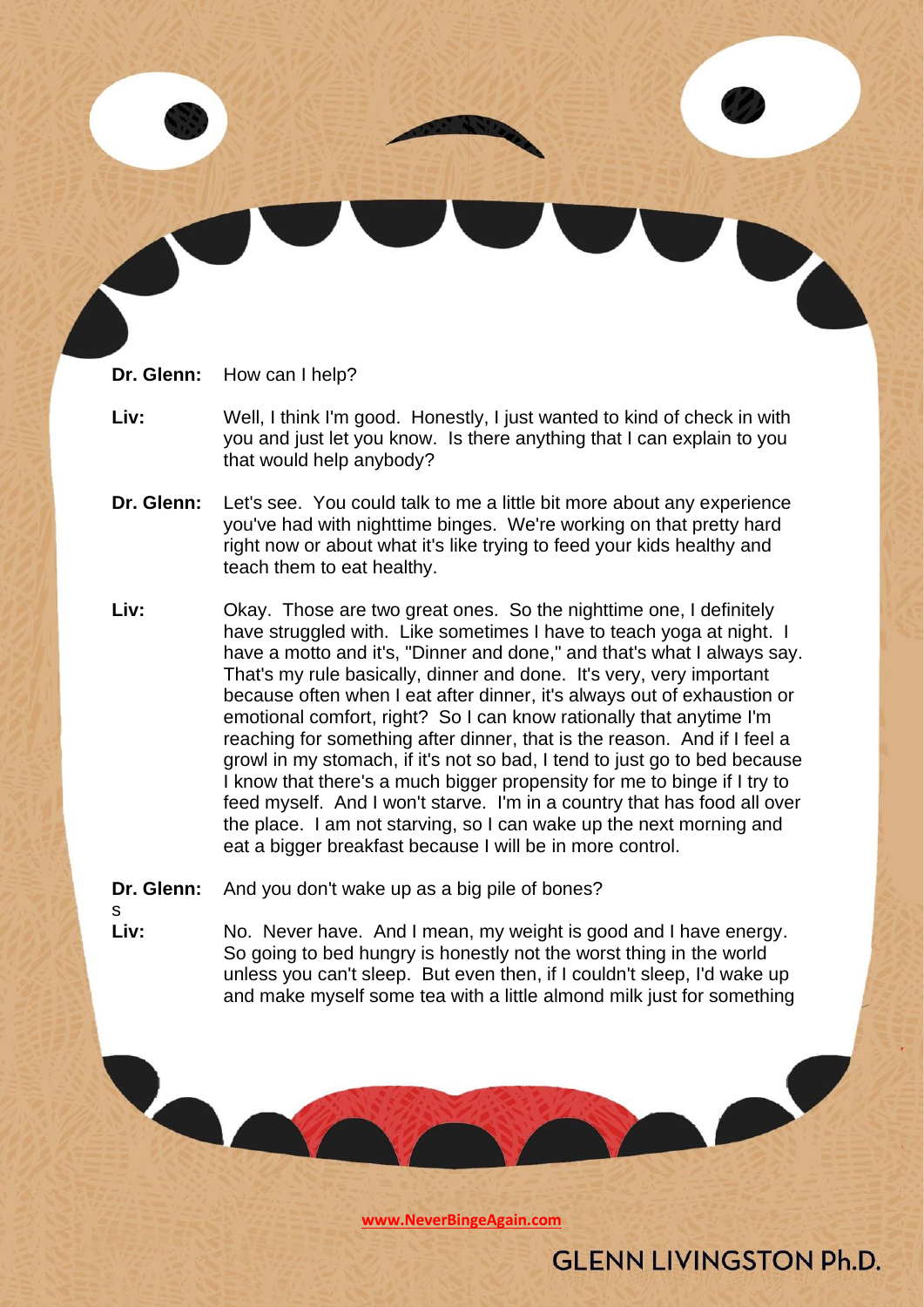or have some carrots or something like that. Once I'm asleep, I don't wake up in hunger.

- **Dr. Glenn:** That's fabulous. So you say dinner and done, and it sounds like that's a really powerful mantra for you. What else do you do to signal that dinner is done?
- **Liv:** A thing that I signal is I close the kitchen. Basically, I clean up the kitchen and then I don't go back in there. Like, there's no need, unless I'm making tea, which is kind of on the opposite end anyways. So tea is a signal for being done and I just make like a really nice chamomile. And if I feel like I want a little treat, I'll put a little almond milk in it or something.
- **Dr. Glenn:** Sounds so indulgent.

- **Liv:** I know, but it kind of is. It's funny the simple things that are not like indulgent become indulgent because they feel so good. They're your thing.
- **Dr. Glenn:** When you're abstinent, when you're on your food planning you're abstaining from all of the pig slop, you have so much more presence of mind and your taste buds are awake and your olfactory senses are awake and the calming impact of chamomile tea is so much more sensate, so much more of an experience, I know exactly what you mean.
- **Liv:** Yeah. And I don't even like the word "abstinent" because I feel like it's just a negative word in the sense that, like it feels kind of negative. It's true, but I just find that I get excited about being on my plan. And that's the shift, is that if we're not excited to be on our plan and to choose

**[www.NeverBingeAgain.com](http://www.neverbingeagain.com/)**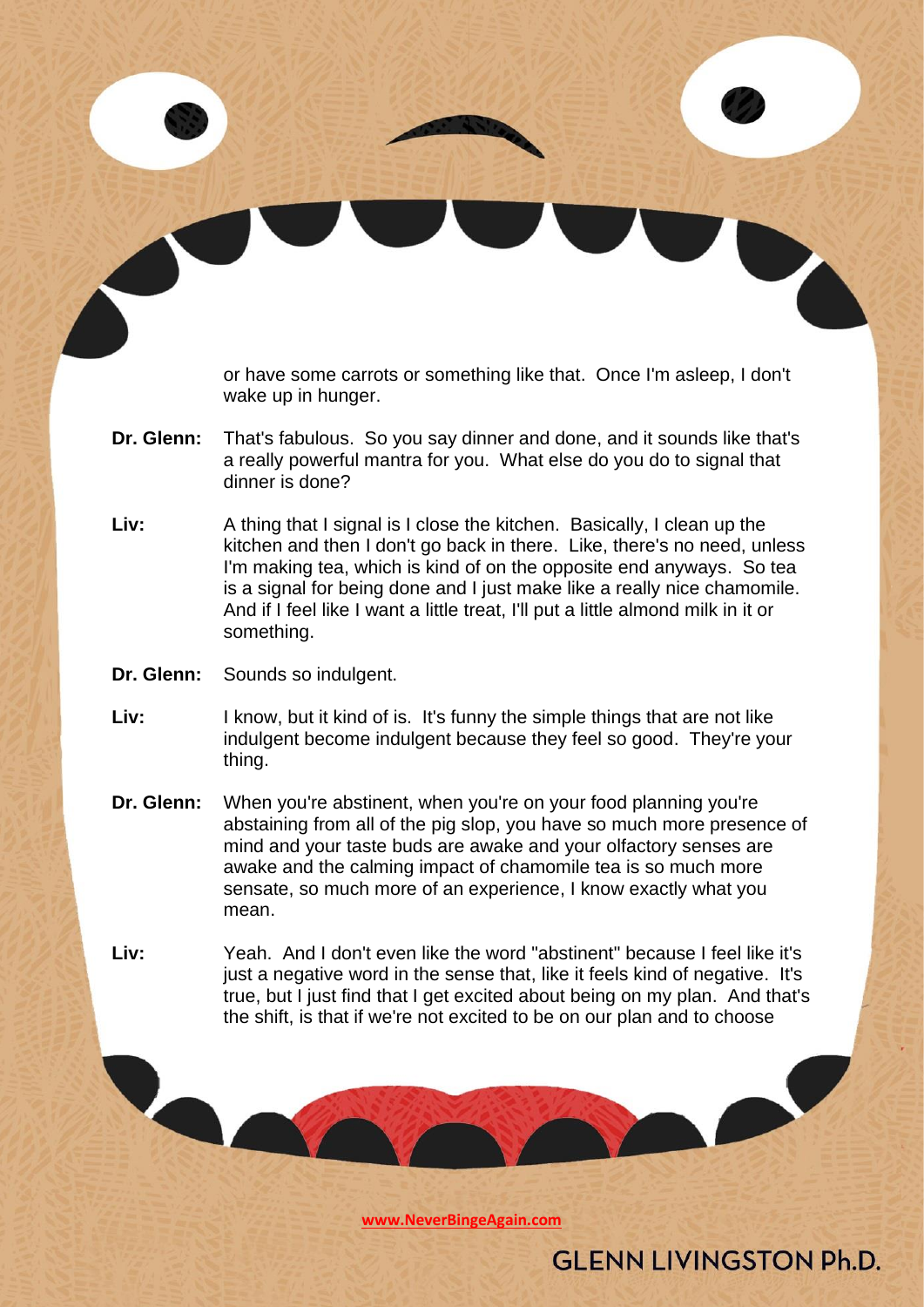what we're eating, then I don't think it's possible to stick with it long term. The pig is going to wear you down. You're going to get worn down. So be excited to be dinner and done because you'll sleep, you'll wake up feeling awesome. That's how I see it.

- **Dr. Glenn:** So you close the kitchen, you make yourself some tea. How do you close the kitchen? Is there a rope you put up or something?
- **Liv:** No. I wish I could, but the children will just crawl under it. I just turn the lights off and I clean up the dishes 'cause I don't want to do any more dishes. I hate dishes. So that's it. And then I just stay out of it. And like, if other people want their food, they can go get it, but I don't do anything past dinner.
- **Dr. Glenn:** Got it. Do you brush your teeth? Do you use mouthwash or something or?
- Liv: I don't, but I've heard that that can work for people. It doesn't do much for me.
- **Dr. Glenn:** My master coach is, she goes all done and she'd clap her hands three times like. Like she's washing her hands of it.
- **Liv:** I totally get that. It's a ritual. I think rituals are super important in the sense that they create like a foundation of the way we act. So every night before I go to bed, this is a little OCD, but it works for me is that I'll go to the garage and I'll send an energetic boundary of we're safe tonight. Nobody's coming in, like, we're safe. And for me, it just kind of makes me feel like, "Okay, now the day is done, we can close off. Our family can sleep. We're going to make it through the night."

**[www.NeverBingeAgain.com](http://www.neverbingeagain.com/)**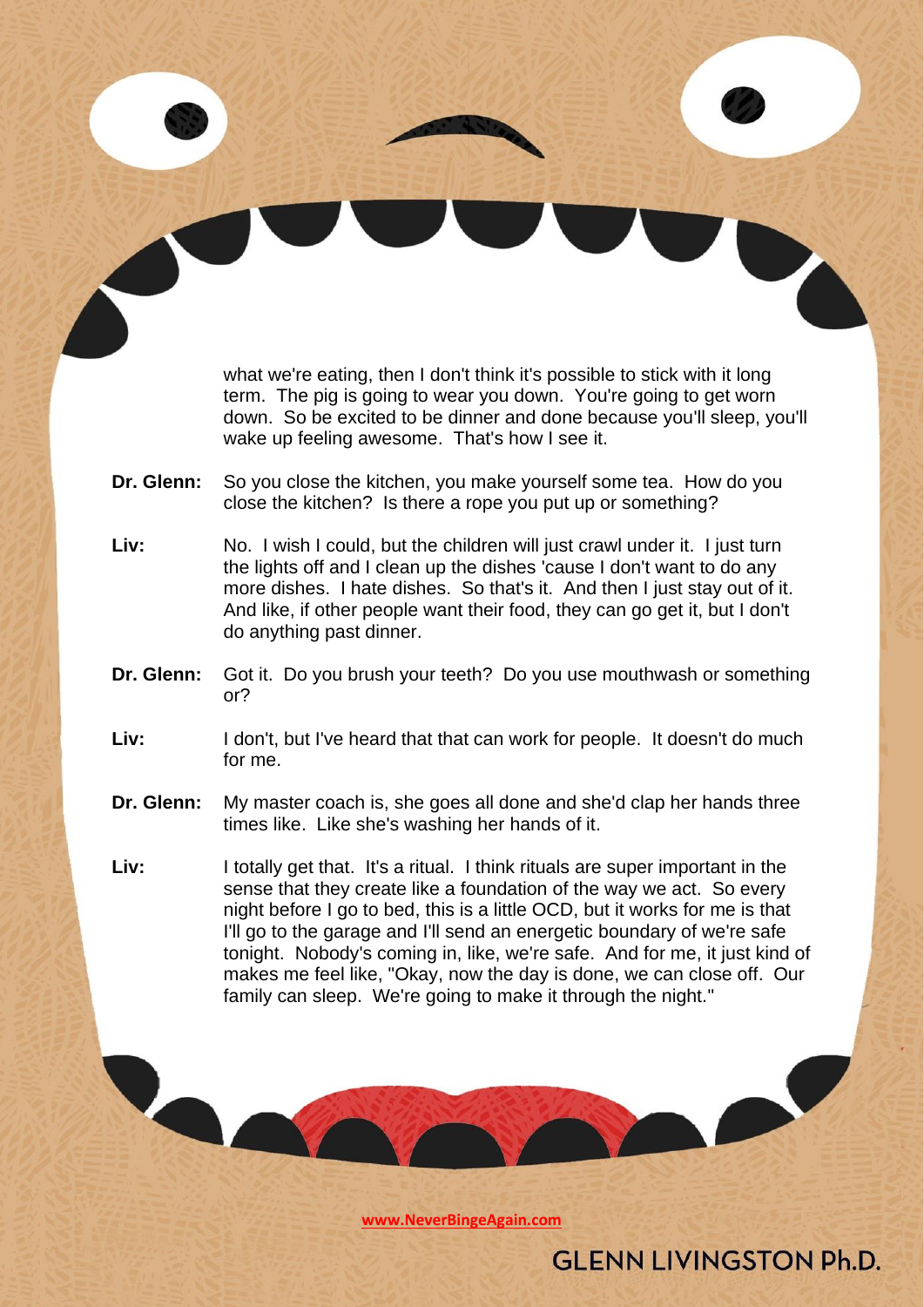- **Dr. Glenn:** Liv, that's fabulous. That's a really wonderful thing to do. And little children, they respond to that. I remember little kids that would have nightmares, I would give them a dream catcher and I tell them they'd have to shake it three times before they go to bed. That would keep the nightmares away. Really what was keeping the nightmare away was when she shook it three times, she remembered her connection to me and she felt safe with me. The ritual was -- they call it a transitional object, like a teddy bear or something like that with a kid. But those things can persist into adulthood. And if we can figure out how to do that for ourselves, then all the better.
- **Liv:** Yeah, I absolutely agree. I think the rituals create that foundation or that teddy bear. Like, I have a hot water bottle that is my teddy bear. That's another thing I do too is I grab a hot water bottle and I put it on my tummy and I drink my tea and it's just like, this is heaven.
- **Dr. Glenn:** I want to do that now. What kind of a hot water bottle?
- Liv: It has like a nice velvet outside. So don't just get like hot water bottle. You got to get one in style. Like you got to get it like awesome upgrade.
- **Dr. Glenn:** Something that you really love. Something that you look forward to seeing and you have really good feelings about.
- **Liv:** Yeah, for sure.
- **Dr. Glenn:** What I used to do, I actually realize I let this slip, they have these lavender eye pillows. You put them in the microwave before bed and then you lay it on your eyes that the smell of lavender would come out and it would relax the muscles in my eyes and I just couldn't stay

**[www.NeverBingeAgain.com](http://www.neverbingeagain.com/)**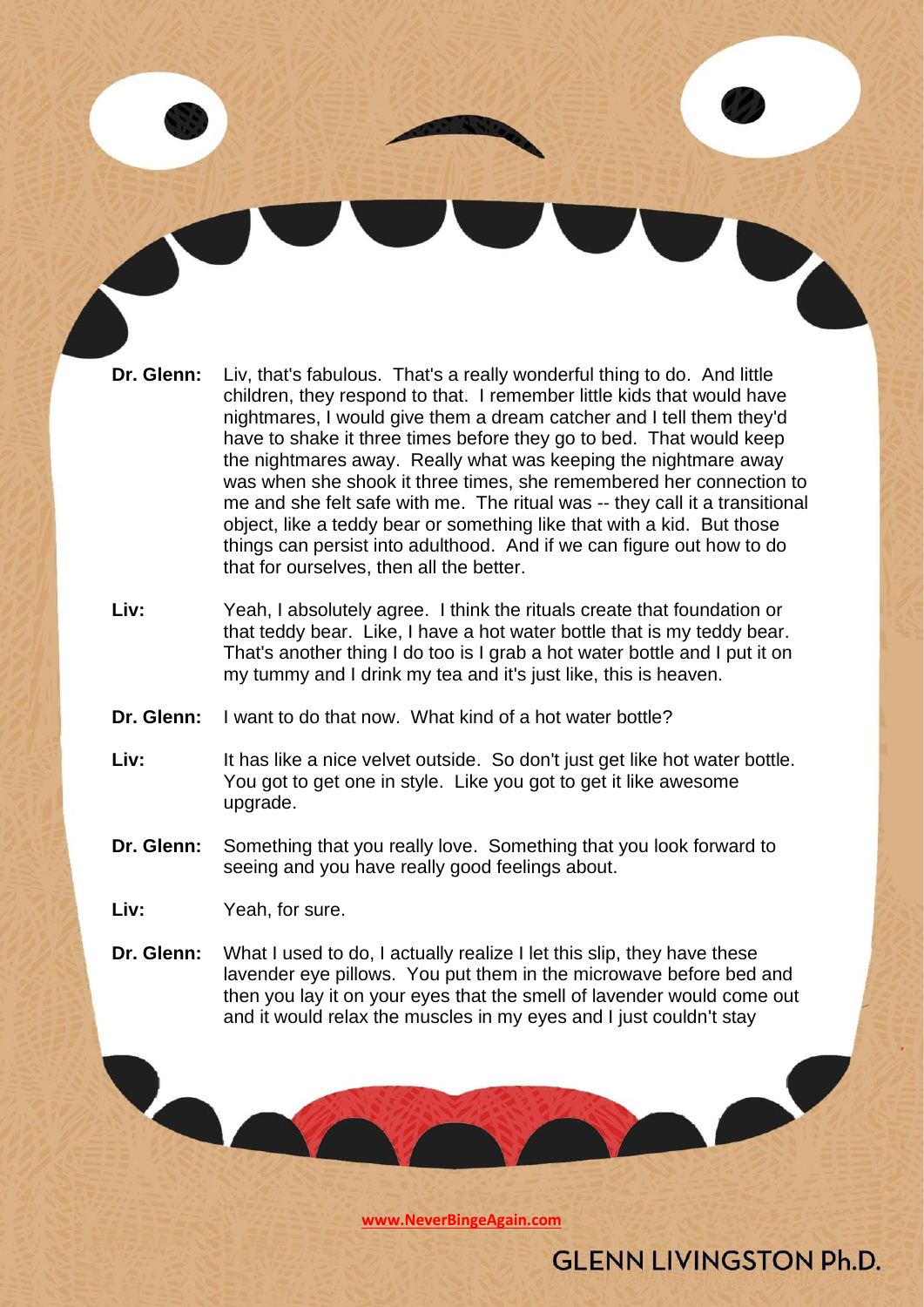awake when I had that thing, and I'm going to go get one of those today, actually.

- **Liv:** I actually have one. You can order it Amazon. It's wonderful. I have the same thing and I put it over my eyes before I go to bed and it's glorious. I think what we're both speaking of is making rituals or making things that are better than the nighttime eating that ground you in the present moment.
- **Dr. Glenn:** Yeah. Yeah, exactly. Okay. Is there anything else about stopping after dinner and staying through the night that you think would be helpful?
- Liv: No. I think that once you can get that rule, everything else is a lot easier 'cause you know that you're just a little bit more vulnerable at night. And so once you establish that, everything else can fall into place very easily.
- **Dr. Glenn:** I love it. Well, tell me about your kids. What's it been like to try to teach your kids to eat healthy?
- **Liv:** This is literally something I still struggle with. It's very hard because you and I know that the food environment is awful. It's a little bit better in Europe, but it's still pretty bad. There's sugar everywhere and pastries and these kinds of things, and I can only control the house. And I also don't want to make them have many major issues around food. However, I do believe that what we're struggling with is obesity and not necessarily craziness around food.
- **Dr. Glenn:** What do you mean?

**[www.NeverBingeAgain.com](http://www.neverbingeagain.com/)**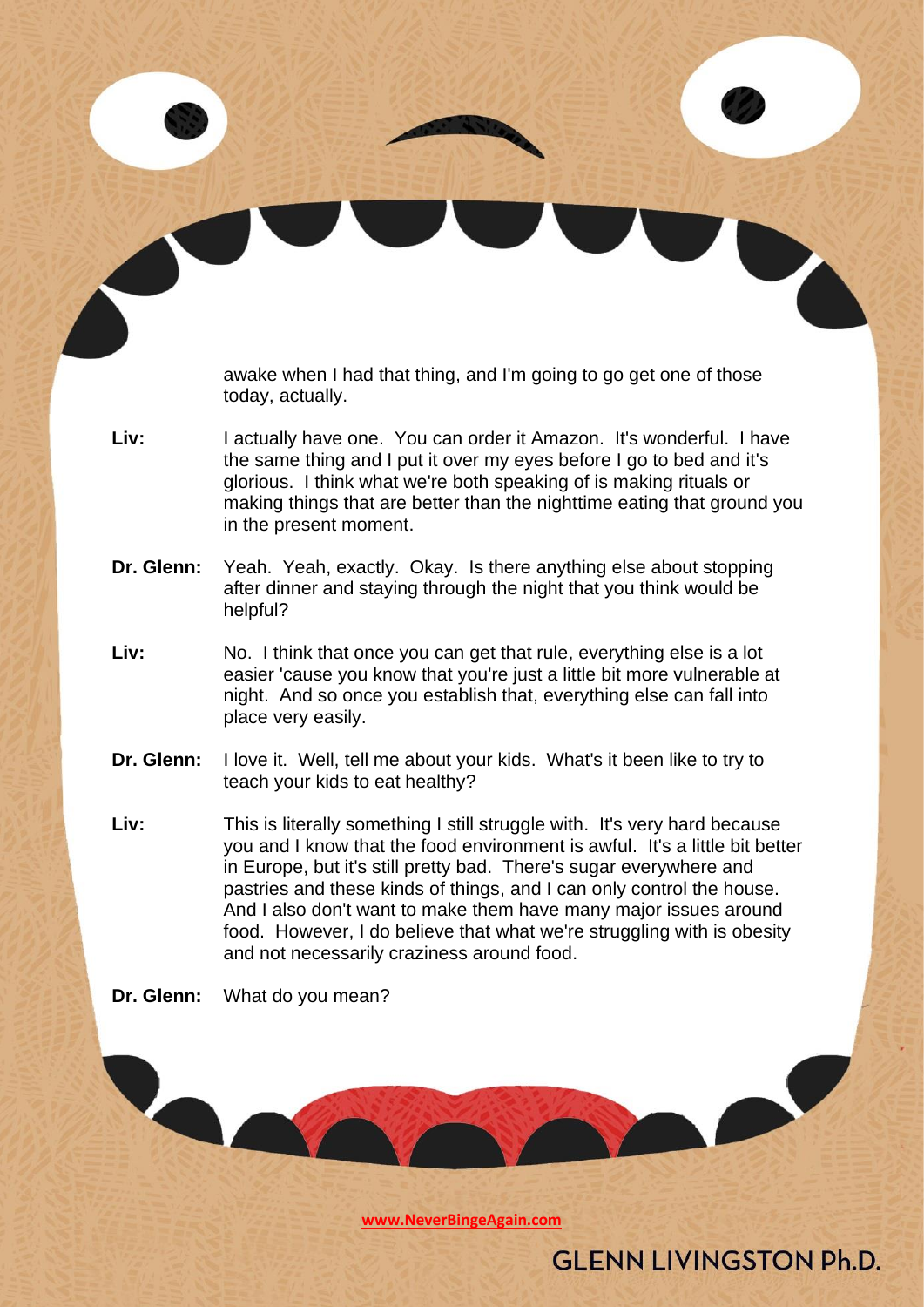Liv: I think if you look at the statistics, it seems that the issue is obesity and all of the diseases that come from obesity. Eating disorders are a small percentage of the population. I don't want to get my kids in eating disorder, but I also want to make sure that they're set up for the rest of their lives. I think it's important to think about that, 'cause some people like, "Oh, no, I can't go around food at all. I can't talk about food around my kids. I don't want to give them an eating disorder." I think it is important to have conversations with them and to set them up how you can.

- **Dr. Glenn:** Right. Like, well, the incidence of formally diagnosed eating disorders might be one in 20, one in 10. I haven't looked for a little while. The incidence of obesity is more like 60, 70 percent. Obesity, in many ways, is just as dangerous. It's just long-term dangerous and not shortterm dangerous, so I see what you're saying.
- **Liv:** Yeah, yeah. You always put things a little bit better than I can, but for my children, I'm still working on this. I'm a work in progress, 'cause I have one child who doesn't care. She'll eat Nutella and take a bite and then walk away. There's no issues. The other child that I have could eat five jars of Nutella if you let her. And it's interesting because I haven't raised them differently, so I don't know if it's like a biological thing or if it's just maybe something happened younger in their life.
- **Dr. Glenn:** It doesn't really matter, but some kids are not food obsessed, but some of them are.
- **Liv:** The biggest thing that I've discovered is just keeping the house, the environment as good as you can, stocked with good food, and give them the opportunity to have good food. So I just try to keep the junk out and I always try to make sure that they hit their macronutrients

**[www.NeverBingeAgain.com](http://www.neverbingeagain.com/)**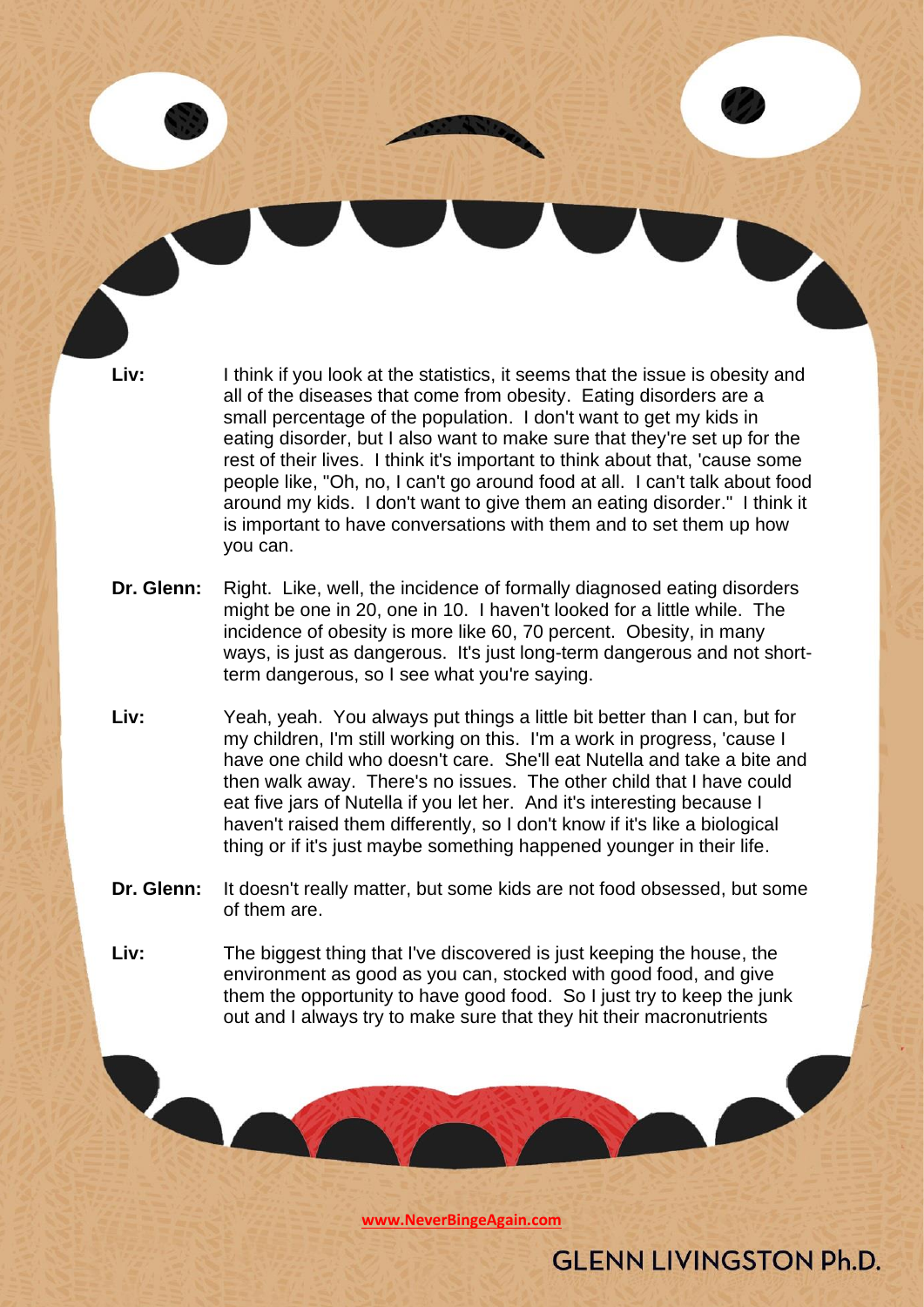|            | before they get any kind of treat, which I also make a little bit better.<br>Like, I elevate the treat, like banana ice cream or fruit instead of<br>pastries.                                                                                                                                    |
|------------|---------------------------------------------------------------------------------------------------------------------------------------------------------------------------------------------------------------------------------------------------------------------------------------------------|
| Dr. Glenn: | I see. So you track their macronutrients during the day more or less?                                                                                                                                                                                                                             |
| Liv:       | I don't really track their macronutrients, not at all, but I just make sure<br>that when they're eating, it's a balanced plate. Do you know what I<br>mean?                                                                                                                                       |
| Dr. Glenn: | Got you. Protein, starch, vegetables.                                                                                                                                                                                                                                                             |
| Liv:       | Yeah, yeah. I do do a little meat for my husband and my kids, but I try<br>to keep it very, very, very minimal.                                                                                                                                                                                   |
| Dr. Glenn: | Got you. Okay. Did they battle you about that at all?                                                                                                                                                                                                                                             |
| Liv:       | Yes. Especially the little one 'cause she doesn't like anything. She<br>grew up in Germany, so she likes yogurt, Nutella and meat in two form,<br>and I have to battle that.                                                                                                                      |
| Dr. Glenn: | How do you do that? The hardest thing with kids is to try to stay out of<br>the battle because you don't want them to get rebellious when they<br>have the ability to choose for themselves. You got to do something.<br>So, what do you do?                                                      |
| Liv:       | I always provide them something good first. So when they get home<br>from school, I wash up some blueberries and strawberries and put it on<br>the table and then I say like, "Once you eat those, we can move on and<br>get something else, but we start with that." So basically, I try to make |

**[www.NeverBingeAgain.com](http://www.neverbingeagain.com/)**

V

them fill up on the good stuff before we even get to the dinner or the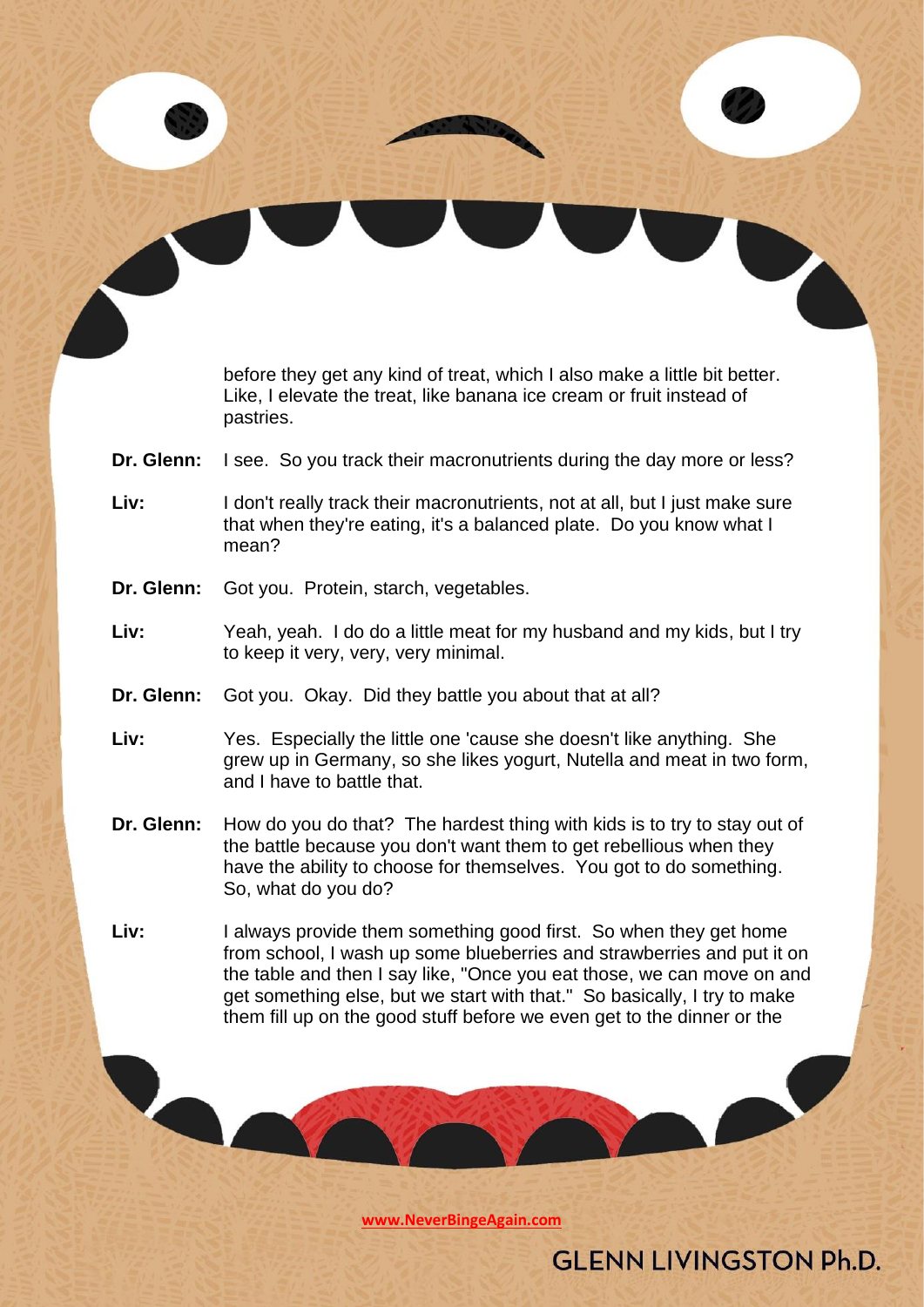main meal. I'm not perfect. I still need to learn, so I'm excited to hear more podcasts from you about this as well because it's a battle for sure. Like you said, "Once you engage in the battle, it's over. You've already lost."

**Dr. Glenn:** What I've found is that parents that are doing it successfully -- and there's really no such thing as success. Every parent struggles with it one way or another because like children don't have the maturity to make the kinds of food decisions that we do and look at the struggles we have. But the parents that are doing really well, they find ways to make a game out of it. They think about the child's aspirational models. Is there a sports figure that they really like? Maybe there's a singer. Maybe there's a cartoon character on TV. What do you think they eat? Or how do you think they feel after you eat that? Or do they have to take a nap and ask all kinds of kind of fun questions about that and get the kid to think about who they want to be like and make it fun.

> I did an interview. I have to publish this actually. They're associated with the Ninja Warrior show.

- **Liv:** My kids love that.
- **Dr. Glenn:** Yeah. So it's like Ninja warriors for kids and they're trying to get the kids to eat healthy and exercise by aspiring with them. I got to pull down that interview. It was a really good interview.
- **Liv:** I cannot wait to hear that. Yeah, we are like big Ninja Warrior fans over here. Jessica, she's awesome. So we want to be Jessica when we grow up.

**[www.NeverBingeAgain.com](http://www.neverbingeagain.com/)**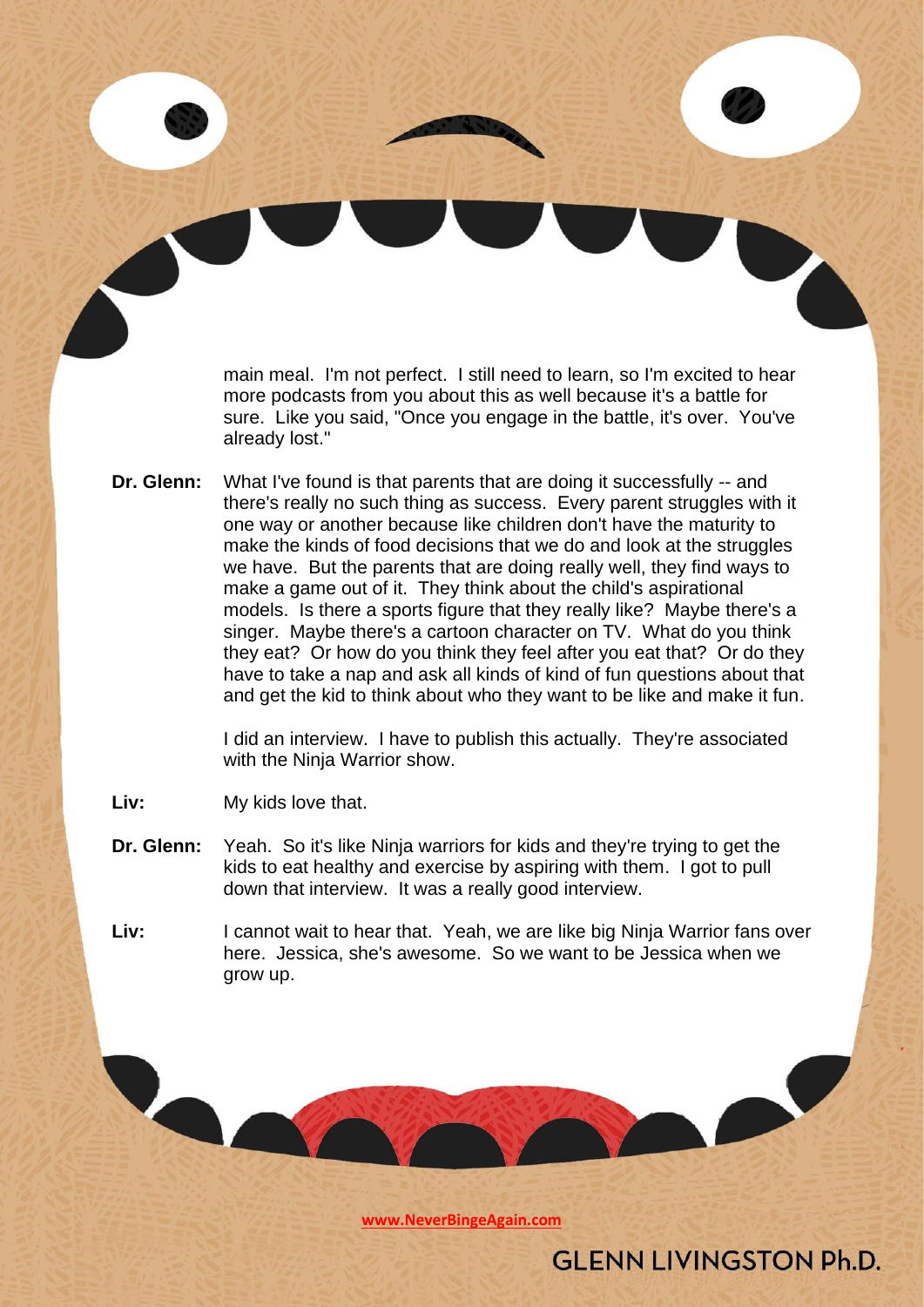- **Dr. Glenn:** I hope I can find that. I had it recorded in a funny platform. I'll call them again and do it again if I have to.
- **Liv:** You will have to, yes. But I wanted to tell you one more other thing too. This is kind of annoying, right? I have my kids make dinner with me and have them have more authority over the choice. Like, "Oh, hey, we want to have like pizza tonight or whatever," we all make it together. So when we make it together -- homemade pizza, I can make 10 times healthier, right? When we make it together, they will eat the whole thing 'cause they have like some sort of dominion over it, and I think that's important too to empower them.
- **Dr. Glenn:** I just published my autobiography yesterday, Me, My Pig and I. Yeah, I like the title. One of the things I became acutely aware of in writing it was just how awful my food environment was growing up. My parents bought me a case of Coca-Cola every week. There were six pop tarts on the table every morning when I got up and they're all for me. I don't think I saw a vegetable until I was 21 years old. I don't know what they were thinking. I love them to death, but I don't know what they were thinking. I don't know how you could feed a kid like that. Even in 1969, we knew that you're supposed to have some vegetables. So I can tell you that the opposite doesn't work. Keeping a really horrible food environment around for your kid, it doesn't necessarily work.
- **Liv:** Like you said, they just aren't at that place in their lives where they can make rational decisions. They're more like a pleasure-based kind of decision. And the Nutella tastes good, so I'm going for that. But if you take the Nutella out for like a few weeks and you just give them blueberries, their palate changes and all they want is fresh fruit.

**[www.NeverBingeAgain.com](http://www.neverbingeagain.com/)**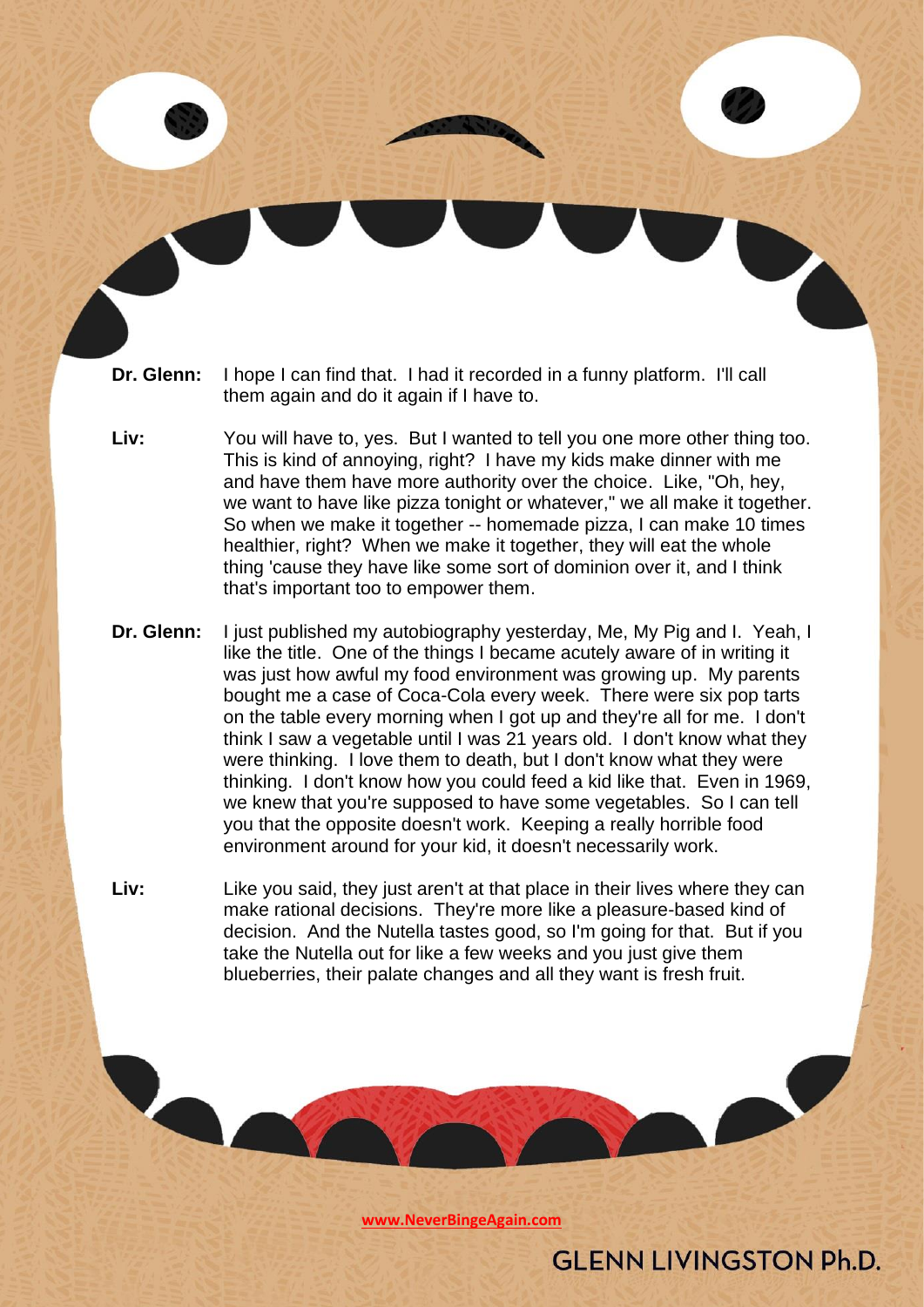- **Dr. Glenn:** Yeah. When I talked to Doug Graham, who advises people largely to eat a diet filled with fruit and leafy greens. He said, "You have to go through a period with kids where you say, if you're hungry, there's fruit. That's all there is. There's fruit." And eventually, kids get used to it.
- **Liv:** They won't starve or die either. They'll be fine.
- **Dr. Glenn:** For it is a snack, that's it. You will find your kids' bones in your kids' bedrooms either when you do that.
- **Liv:** No, no, no. I mean, there's a little bit of a fear culture around that where you're like, "Oh, God, you're not feeding your kids dinner? Oh, my God." You know? But I have some German friends and they send their kids to bed without dinner all the time and they think nothing of it. And I'm not saying that's a good practice or anything, but what I am saying is that a couple meals here and there, they won't starve if they're not going to eat what you provide them.
- **Dr. Glenn:** Liv, is there anything else that I could help you with? Anything else you wanted to talk about or mention?
- Liz: No. No, no, no. I think this has been awesome. I really appreciate it like just the back and forth, and thank you.
- **Dr. Glenn:** Well, thank you. It's very valuable. Bye-bye.

- Liv: Bye-bye.
- **Dr. Glenn:** Thanks for your time and attention. If you need personal coaching to fix your food problem fast, please visit FixYourFoodProblem.com. FixYourFoodProblem.com. If you'd like to become a certified

**[www.NeverBingeAgain.com](http://www.neverbingeagain.com/)**